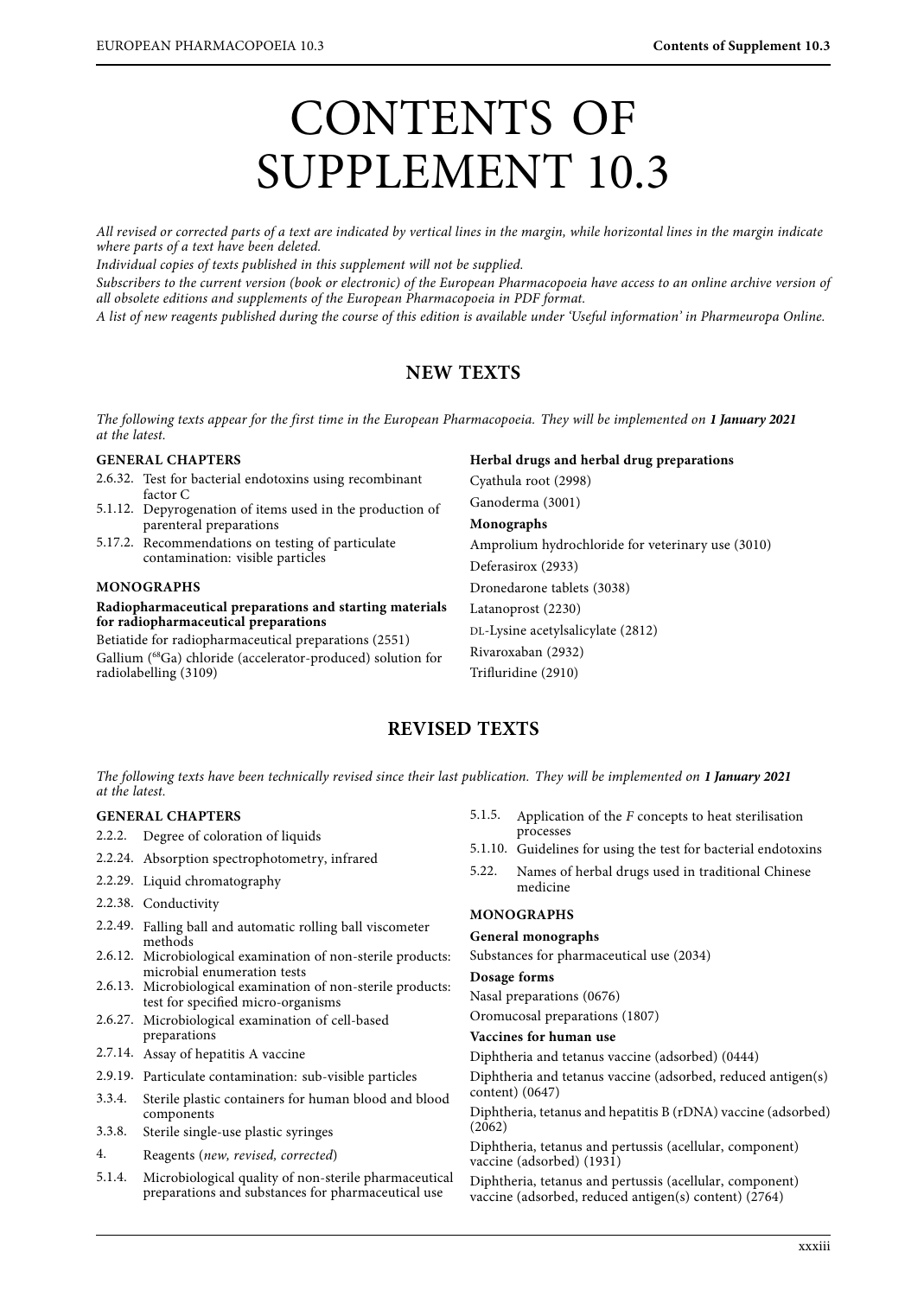Diphtheria, tetanus and pertussis (whole cell) vaccine (adsorbed) (0445) Diphtheria, tetanus and poliomyelitis (inactivated) vaccine (adsorbed, reduced antigen(s) content) (2328) Diphtheria, tetanus, pertussis (acellular, component) and haemophilus type b conjugate vaccine (adsorbed) (1932) Diphtheria, tetanus, pertussis (acellular, component) and hepatitis B (rDNA) vaccine (adsorbed) (1933) Diphtheria, tetanus, pertussis (acellular, component) and poliomyelitis (inactivated) vaccine (adsorbed) (1934) Diphtheria, tetanus, pertussis (acellular, component) and poliomyelitis (inactivated) vaccine (adsorbed, reduced antigen(s) content) (2329) Diphtheria, tetanus, pertussis (acellular, component), hepatitis B (rDNA), poliomyelitis (inactivated) and haemophilus type b conjugate vaccine (adsorbed) (2067) Diphtheria, tetanus, pertussis (acellular, component), poliomyelitis (inactivated) and haemophilus type b conjugate vaccine (adsorbed) (2065) Diphtheria, tetanus, pertussis (whole cell) and poliomyelitis (inactivated) vaccine (adsorbed) (2061) Diphtheria, tetanus, pertussis (whole cell), poliomyelitis (inactivated) and haemophilus type b conjugate vaccine (adsorbed) (2066) Tetanus vaccine (adsorbed) (0452) **Vaccines for veterinary use** Tetanus vaccine for veterinary use (0697) **Herbal drugs and herbal drug preparations** Belamcanda chinensis rhizome (2561) Caraway fruit (1080) Clove (0376) Hawthorn leaf and flower (1432) Hawthorn leaf and flower dry extract (1865) Hawthorn leaf and flower liquid extract (1864) Lime flower (0957) Lovage root (1233) Opium dry extract, standardised (1839) Passionflower herb (1459) Passionflower herb dry extract (1882) **Homoeopathic preparations** Homoeopathic preparations (1038) Pillules for homoeopathic preparations (2153) **Monographs** Acamprosate calcium (1585) Acetylcysteine (0967) Adrenaline (2303) Ascorbyl palmitate (0807) Bambuterol hydrochloride (1293) Betamethasone (0312) Betamethasone acetate (0975) Betamethasone dipropionate (0809) Bleomycin sulfate (0976) Borax (0013) Calcium carbonate (0014) Calcium chloride dihydrate (0015) Calcium sulfate dihydrate (0982) Celiprolol hydrochloride (1632) Cetostearyl alcohol (0702) Codeine monohydrate (0076) Codeine phosphate hemihydrate (0074) Cod-liver oil, farmed (2398) Cyanocobalamin (0547) Danaparoid sodium (2090)

Deferiprone oral solution (2987) Deferiprone tablets (2986) Dexamethasone (0388) Dexamethasone acetate (0548) Dipotassium phosphate (1003) Disodium phosphate (1509) Disodium phosphate dihydrate (0602) Disodium phosphate dodecahydrate (0118) Epinastine hydrochloride (2411) Epirubicin hydrochloride (1590) Ergotamine tartrate (0224) Etanercept (2895) Everolimus (2918) Fluoxetine hydrochloride (1104) Human coagulation factor IX (rDNA) concentrated solution (2522) Human coagulation factor IX (rDNA) powder for solution for injection (2994) Infliximab concentrated solution (2928) Isoconazole (1018) Isoconazole nitrate (1017) Ketoconazole (0921) Labetalol hydrochloride (0923) Lacosamide infusion (2991) Lacosamide oral solution (2990) Lacosamide tablets (2989) Lactose (1061) Lactose monohydrate (0187) Letrozole (2334) Magnesium chloride hexahydrate (0402) Magnesium hydroxide (0039) Magnesium oxide, heavy (0041) Magnesium oxide, light (0040) Magnesium sulfate heptahydrate (0044) Mexiletine hydrochloride (1029) Minocycline hydrochloride dihydrate (1030) Moxifloxacin hydrochloride (2254) Mupirocin (1450) Mupirocin calcium (1451) Mycophenolate sodium (2813) Ofloxacin (1455) Omega-3-acid triglycerides (1352) Pentobarbital (0200) Pentobarbital sodium (0419) Potassium chloride (0185) Potassium clavulanate (1140) Potassium clavulanate, diluted (1653) Prednisolone acetate (0734) Prednisone (0354) Primidone (0584) Raltegravir chewable tablets (2939) Raltegravir tablets (2938) Rosuvastatin tablets (3008) Salmon oil, farmed (1910) Silver, colloidal (2281) Sitagliptin tablets (2927) Sodium acetate trihydrate (0411) Sodium carbonate (0773) Sodium carbonate decahydrate (0191) Sodium carbonate monohydrate (0192) Sodium dihydrogen phosphate dihydrate (0194)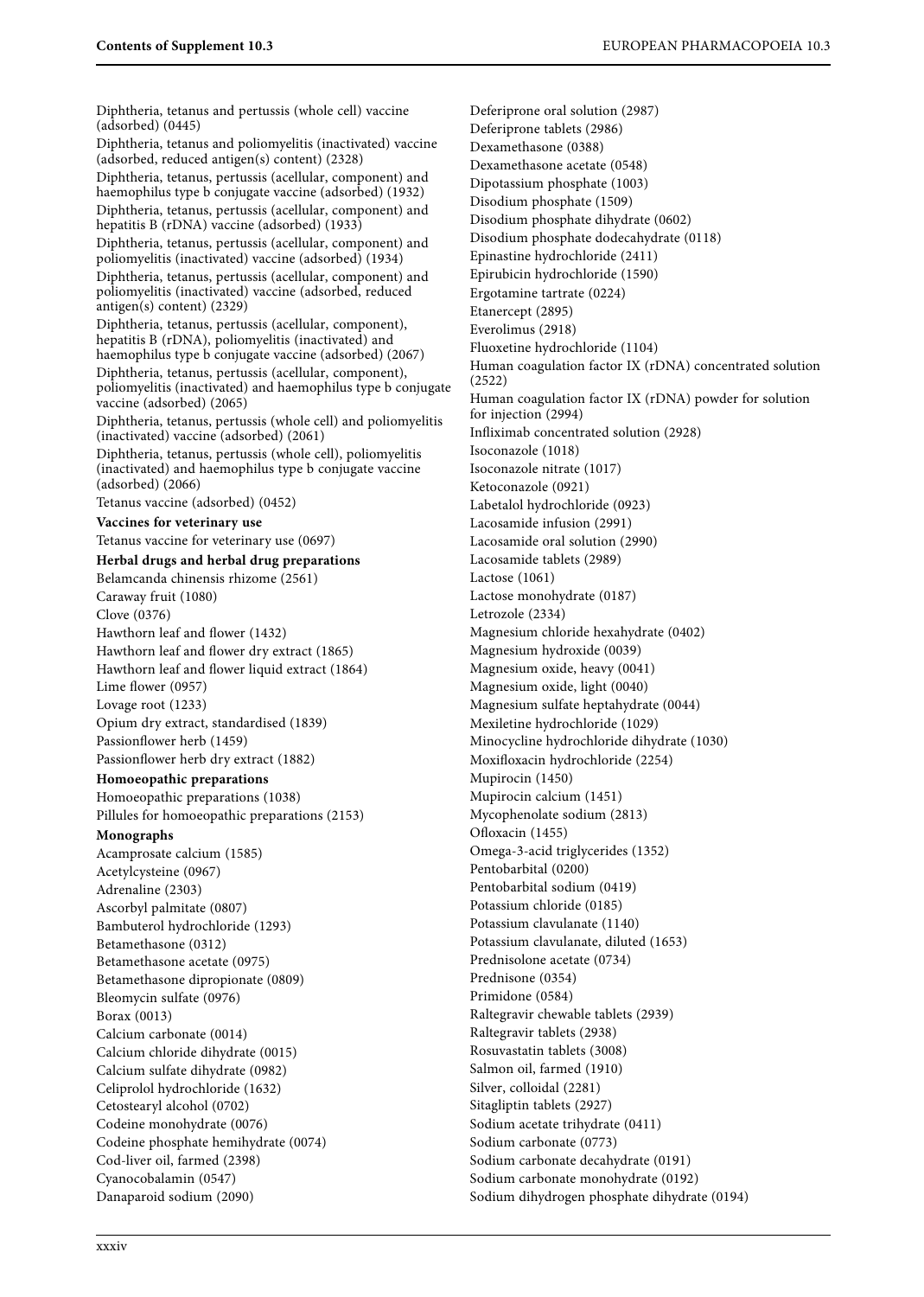Sodium hydrogen carbonate (0195) Sodium laurilsulfate (0098) Sodium metabisulfite (0849) Solutions for organ preservation (1264) Sotalol hydrochloride (2004) Streptomycin sulfate (0053) Sulfobutylbetadex sodium (2804)

Sulfur (0953)

Sulfuric acid (1572) Tramadol hydrochloride (1681) Tramazoline hydrochloride monohydrate (1597) Vitamin A concentrate (oily form), synthetic (0219) Wheat starch (0359) Wool alcohols (0593) Zinc acexamate (1279)

Galantamine hydrobromide (2366)

# **CORRECTED TEXTS**

to be taken into account as soon as possible and not later than 31 August 2020 (the end of the month following the month of bublication of Supplement 10.31 August 2020 (the end of the month following the month following the month following the month following the month following the month following the month following the month following the of publication of Supplement 10.3).

# **GENERAL CHAPTERS**

| 2.2.39.                                   | Molecular mass distribution in dextrans                                                                                       | Gentamicin sulfate (0331)                 |
|-------------------------------------------|-------------------------------------------------------------------------------------------------------------------------------|-------------------------------------------|
| 2.6.37.                                   | Principles for the detection of extraneous viruses in<br>immunological veterinary medicinal products using<br>culture methods | Glycine (0614)                            |
|                                           |                                                                                                                               | Indapamide (1108)                         |
|                                           |                                                                                                                               | Josamycin (1983)                          |
| MONOGRAPHS                                |                                                                                                                               | Josamycin propionate (1982)               |
| Herbal drugs and herbal drug preparations |                                                                                                                               | Lactitol monohydrate (1337)               |
| Chinese goldthread rhizome (2715)         |                                                                                                                               | Levocabastine hydrochloride (1484)        |
| Monographs                                |                                                                                                                               | Neomycin sulfate (0197)                   |
| Alfentanil hydrochloride hydrate (1062)   |                                                                                                                               | Nevirapine hemihydrate (2479)             |
| Amphotericin B (1292)                     |                                                                                                                               | Paclitaxel (1794)                         |
| Azathioprine (0369)                       |                                                                                                                               | Phenylephrine (1035)                      |
| Bacitracin zinc (0466)                    |                                                                                                                               | Phenylephrine hydrochloride (0632)        |
| Colistimethate sodium (0319)              |                                                                                                                               | Pimobendan for veterinary use (2179)      |
| Colistin sulfate (0320)                   |                                                                                                                               | Polymyxin B sulfate (0203)                |
| Copovidone (0891)                         |                                                                                                                               | Raltegravir potassium (2887)              |
| Cyclizine hydrochloride (1092)            |                                                                                                                               | Rifamycin sodium (0432)                   |
| Dimethyl sulfoxide (0763)                 |                                                                                                                               | Rivastigmine (2629)                       |
| Ergometrine maleate (0223)                |                                                                                                                               | Spiramycin (0293)                         |
| Fingolimod hydrochloride (2988)           |                                                                                                                               | Stanozolol (1568)                         |
| Fluphenazine enantate (1015)              |                                                                                                                               | Tilidine hydrochloride hemihydrate (1767) |
|                                           |                                                                                                                               |                                           |

# **TEXTS WHOSE TITLE HAS CHANGED**

The titles of the following texts have been changed in Supplement 10.3.

## **GENERAL CHAPTERS**

5.1.5. Application of the F concepts to heat sterilisation processes (previously Application of the  $F_0$  concept to steam sterilisation of aqueous preparations)